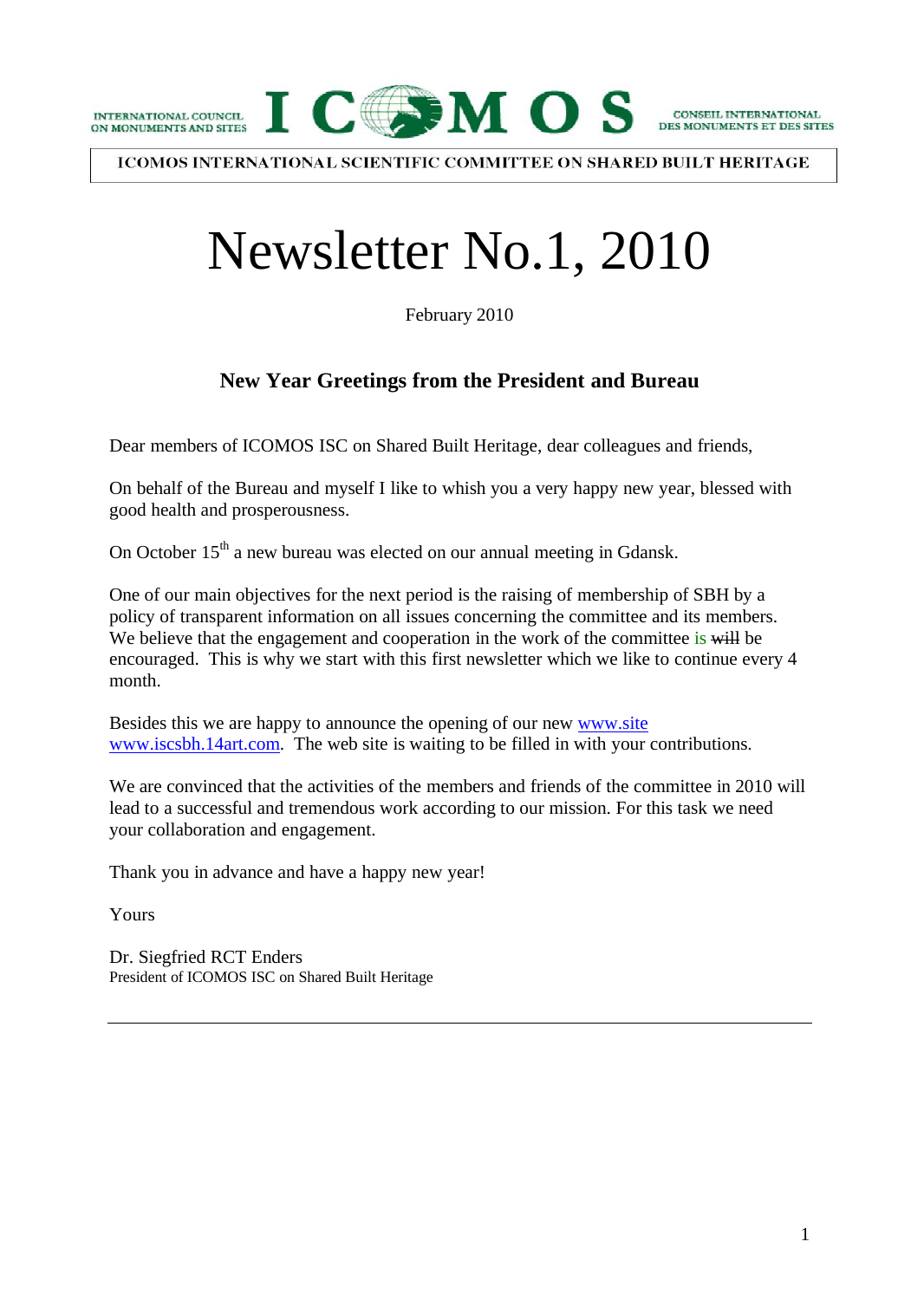

**CONSEIL INTERNATIONAL** DES MONUMENTS ET DES SITES

ICOMOS INTERNATIONAL SCIENTIFIC COMMITTEE ON SHARED BUILT HERITAGE

## Introduction of the newly elected Bureau



**President**: Dr. Siegfried RCT ENDERS

**Address** Dr. Siegfried RCT Enders Rebusgasse 3 64291 Darmstadt Germany Tel/Fax: +49-6150-85827 Mobile: +49-176-7877 3227 e-mail: [rct.enders@t-online.de](mailto:rct.enders@t-online.de)

- Profession: District Conservation Officer, Head Urban Conservation Department State Conservation Office, State Government of Hessen, Germany
- **Education:** PhD Architecture and Town Planning, TU Darmstadt, Germany Post Graduate Studies Kyoto University, Japan

## **Special Tasks within the Bureau:**

Policy making power for the guidance of the committee, Leading and responsible for

- Contact to ICOMOS Head Office
- Contact to the National Committees, the IS Committees, the IS Council and Advisory Committee
- Annual report
- Annual Meeting
- Flyer or handout
- Newsletter

## **Member Care:**

- Vitalisation of the expert members
- Call for new members

## **Activities:**

- Conferences, Symposia, Excursion
- Regional Meetings, Conferences, Symposia etc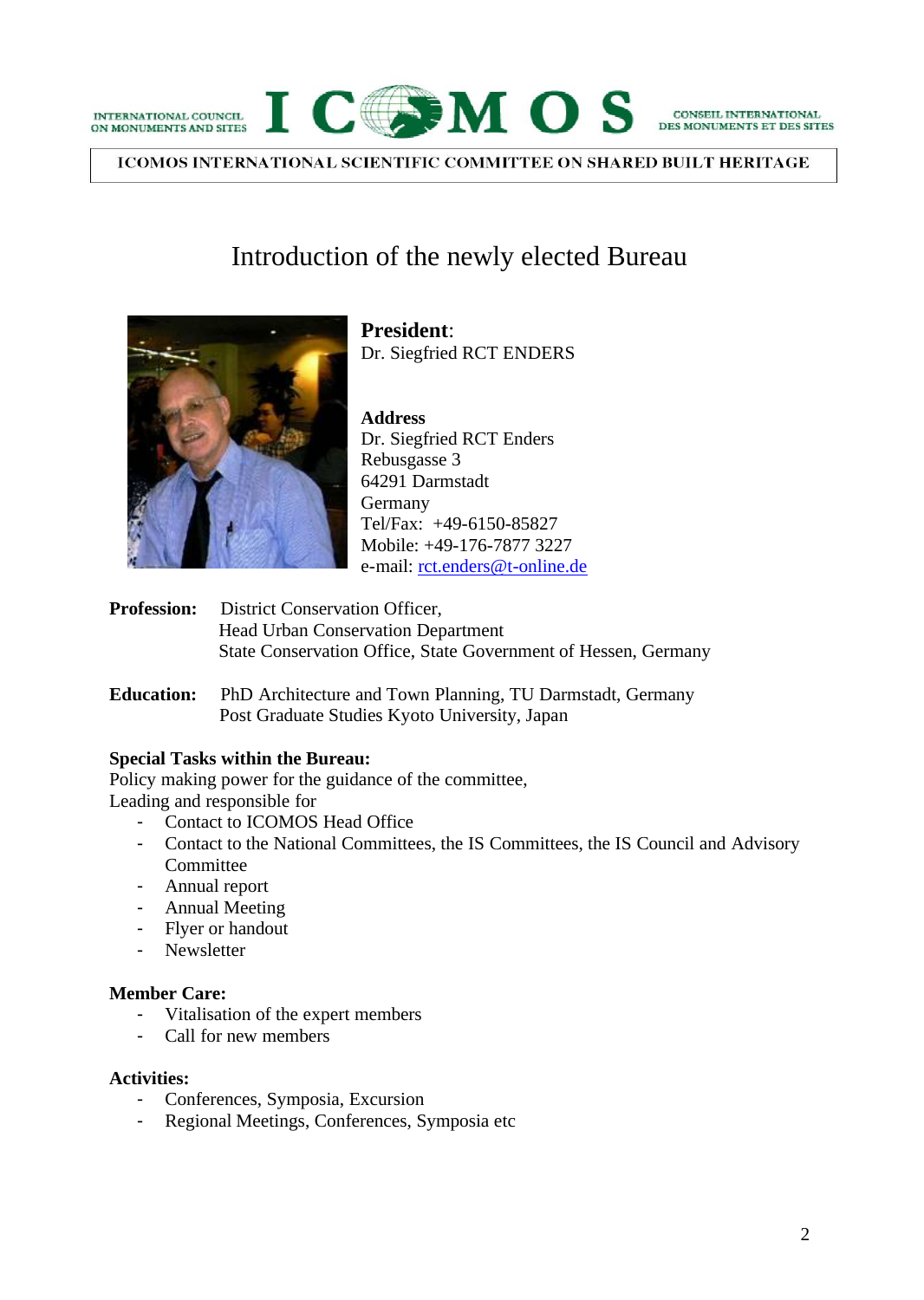

CONSEIL INTERNATIONAL DES MONUMENTS ET DES SITES

**ICOMOS INTERNATIONAL SCIENTIFIC COMMITTEE ON SHARED BUILT HERITAGE** 



**Vice President:**  Anand Singh BAWA

**Address:** Anand Singh Bawa, 14 Barakhamba Road, New Delhi - 110 001, India Tel. office: +91 11 23310400 Fax: +91 11 4601 6928 mobile: +91 98 102 00262 e-mail: [anandsinghbawa@yahoo.com](mailto:anandsinghbawa@yahoo.com)

**Profession:** Trustee, CNO-India (Foundation for the cultural history of Netherlands Overseas)

**Education:** Chemical Engineering

**Positions:** Hon. Secretary: Federation of Indo-German Societies in India  $\pm$ 

#### **Special Tasks with in the Bureau:**

- regional officer for S-Asia, Middle Asia and the Middle East
- Conference, symposia in the region, regional meetings
- communication and Public Relation
- Flyer, Handout
- Newsletter
- Vitalization the expert members
- Publications
- SBH Annual Meeting
- Contact to Universities and Scholars
- remodelling the SBH Statutes acc. Xian Eger Principles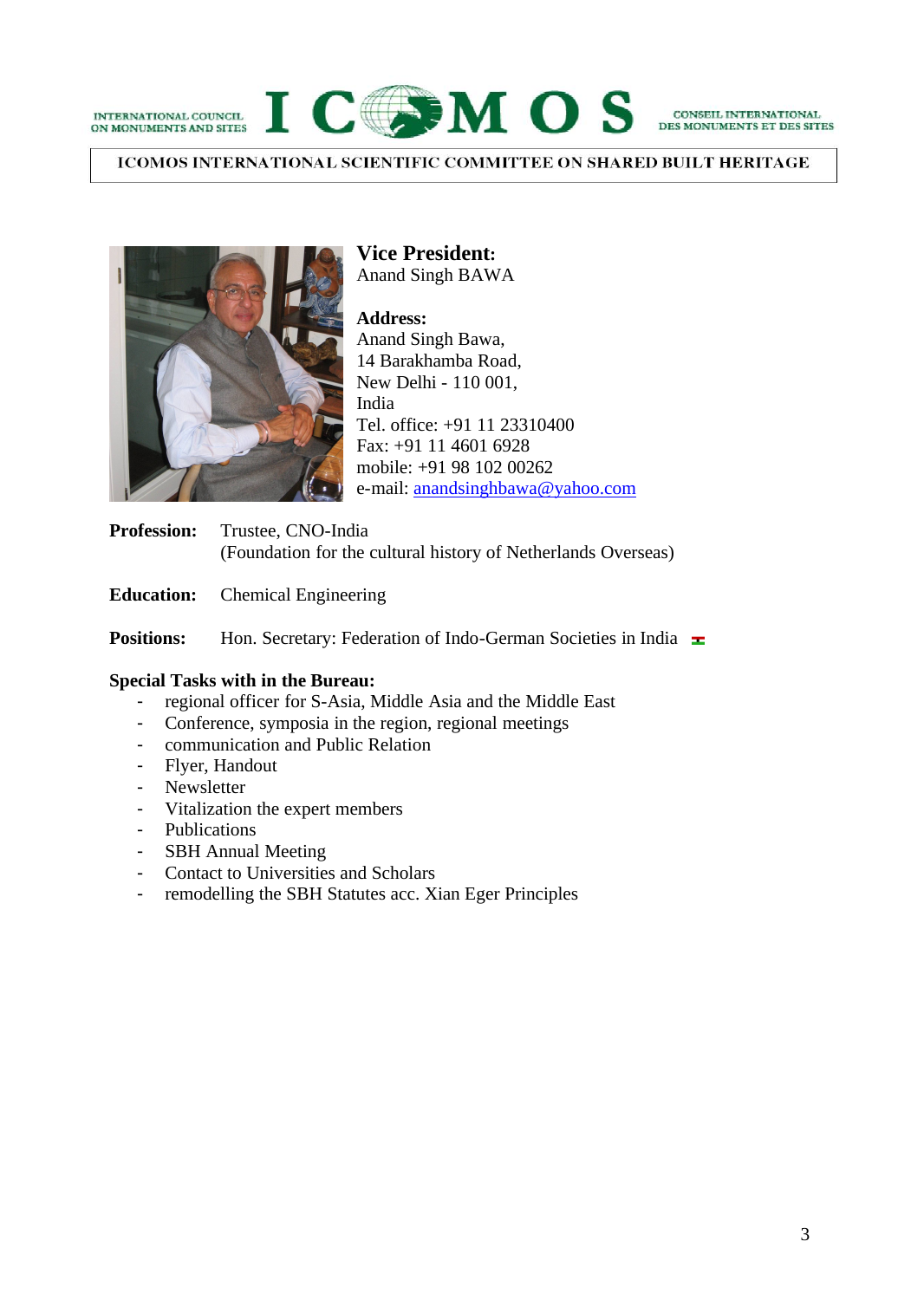

CONSEIL INTERNATIONAL DES MONUMENTS ET DES SITES

ICOMOS INTERNATIONAL SCIENTIFIC COMMITTEE ON SHARED BUILT HERITAGE



**Vice President:**  Sue JACKSON-STEPOWSKI

#### **Address:**

Ms. Sue Jackson-Stepowski, 11 Forrest Street Haberfield NSW 2045, Australia, Tel: +61 2 9798 4407, Fax: +61 2 9798 2901 Mobile +61 407 979 897 [stepowsk@tpg.com.au](mailto:stepowsk@tpg.com.au)

**Profession:** Principle of Jackson-Stepowski Heritage Planners. Key interests include community liaison, skills training, cultural tourism and strategic planning. Work with multi-disciplinary teams and projects have encompassed indigenous communities, community services (cultural and social planning), interpretation, asset management, engineering aspects, sustainable community development and adaptive reuse, as well as the array of heritage assessments and heritage management tools.

**Education:** Education: B.A., Dip.Ed. Dip.Urban Studies, M.ICOMOS, M.Philosophy (pending)

**Positions**: ICOMOS Australia secretary (2004-08) ISC's: member of CIVVIH

#### **Special Tasks:**

- regional officer for East Asia, the Pacific and Australia / New Zealand
- vitalisation of expert members, call for new members
- conferences, symposia, regional meetings
- Bibliography of SBH and world overview of SBH
- [www.site](http://www.site/)
- Newsletter
- Flyer
- Call for members

.

- Conferences, symposia, workshops
- Adjusting statues
- SBH Annual Meeting
- Contact to Universities and Scholars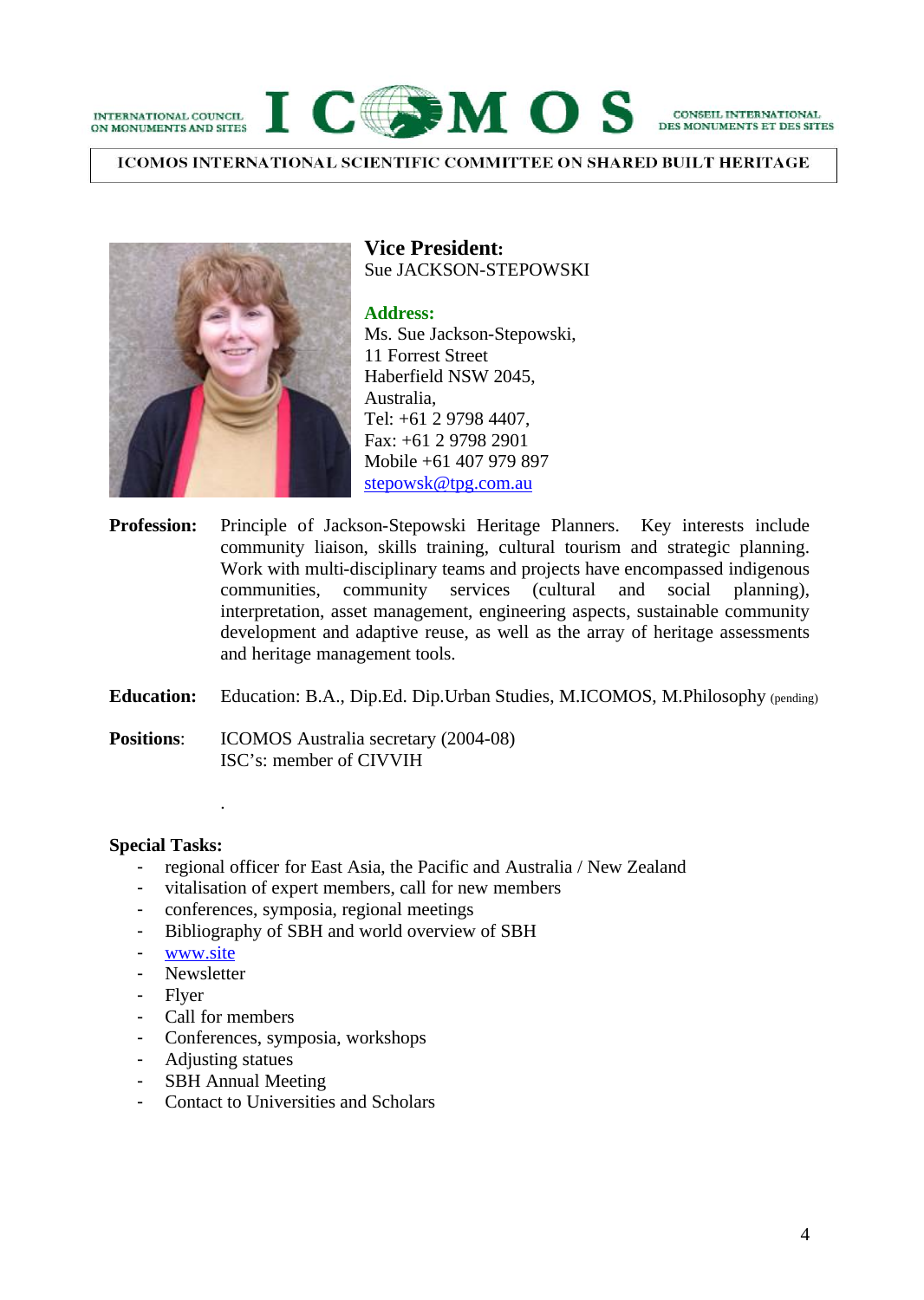

**CONSEIL INTERNATIONAL** DES MONUMENTS ET DES SITES

**ICOMOS INTERNATIONAL SCIENTIFIC COMMITTEE ON SHARED BUILT HERITAGE** 



**Secretary General:**  Benedict R. GOES

**Address**: (private) Prinsengracht 488 1017 CA Amsterdam, The Netherlands Tel: +31 (0) 20 42 11 779 Mobile: +31 622 259 636 **Address** (office): Netherlands Institute for Heritage Herengracht 474, 1017 CA Amsterdam, the Netherlands Tel: +31.20.716.73 50 e-mail: [info@icomos.nl](mailto:info@icomos.nl) and [b.goes@erfgoednederland.nl](mailto:b.goes@erfgoednederland.nl)

**Profession:** Program officer International Relations at the Netherlands Institute for Heritage (Erfgoed Nederland) Director at ICOMOS Nederland

**Education:** MA History of Art, University Leiden

#### **Special Tasks within the Bureau:**

- Contact with Head office of ICOMOS International, Paris
- Cheque ICOMOS Intern. [www.site](http://www.site/), e-news, calendar
- SBH Annual report
- SBH [www.site](http://www.site/)
- SBH Newsletter
- Financing, Sponsoring
- Maintaining the archival record and institutional memory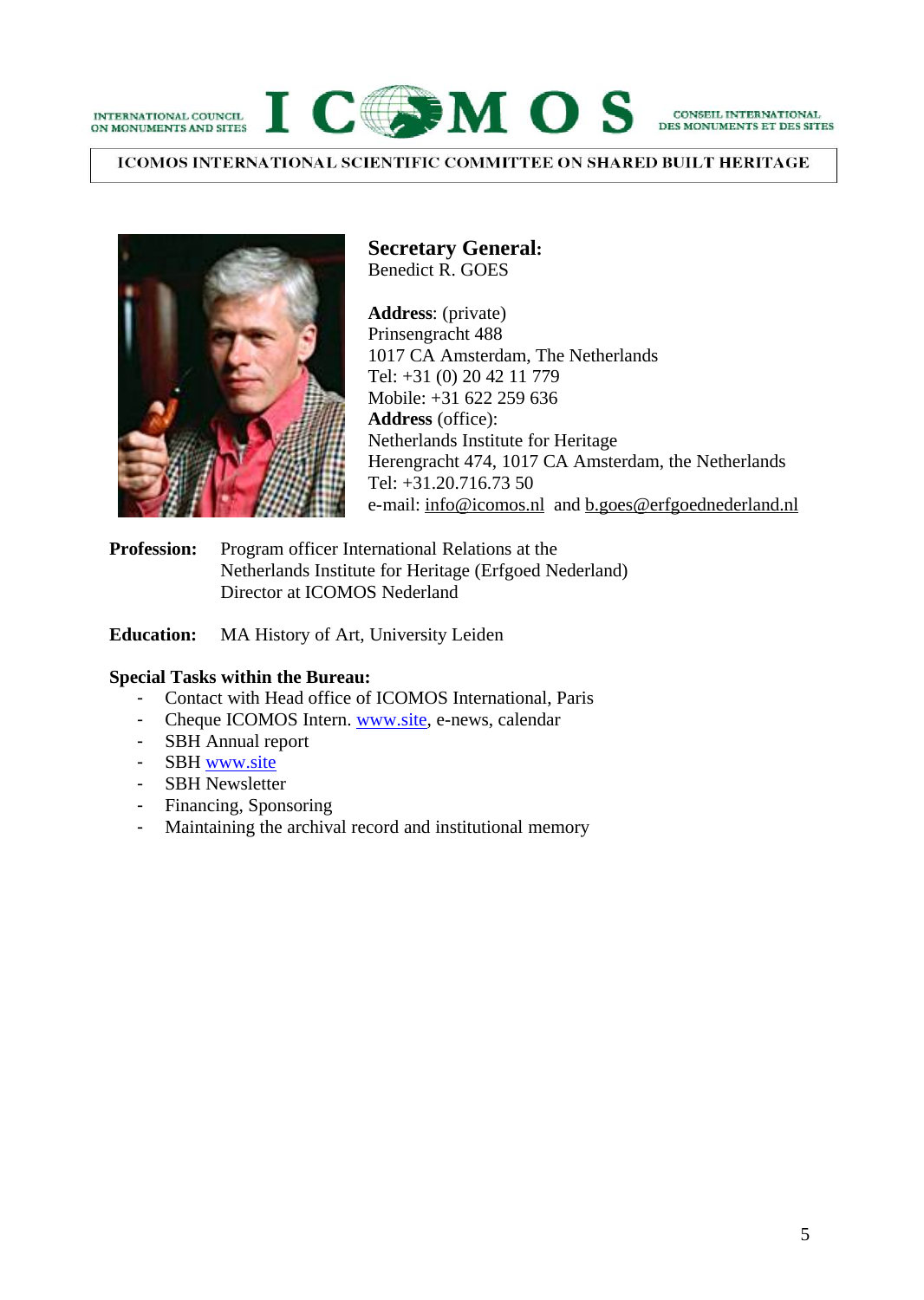

CONSEIL INTERNATIONAL

**ICOMOS INTERNATIONAL SCIENTIFIC COMMITTEE ON SHARED BUILT HERITAGE** 



Appointed representatives of ISC SBH

Mrs. Beverley Crouts-Knipe, South African Heritage Resources Agency, PO Box 2771, Cape Town 8000 South Africa Tel:  $+ 214245026$ e-mail: <u>[bcrouts-knipe@wc.sahra.org.za](mailto:bcrouts-knipe@wc.sahra.org.za)</u>

Private: Tel. 027 21 5520452 Fax 072 21 552 4935 e-mail [sahra.wcape@mweb.co.za](mailto:sahra.wcape@mweb.co.za)

**Profession:** Beverley is a heritage manager and specialist in the field of built environment and cultural landscape and; community participation and development. Provincial Manager for SA Heritage Resources Agency (SAHRA) in the Western Cape Province.

**Education:** She studied architecture at the Cape Peninsula University of Technology (CPUT) and, obtained a Masters degree in Housing and Economic Development from the University of Cape Town (UCT).She is currently studying towards a Masters in City and Regional Planning at UCT.

Memberships of note: Executive Secretary ICOMOS-SA ; Board Member Castle Control Board for the Kasteel de Goede Hoop; Trustee Cape Town Heritage Trust; Convener and Chairperson of the SAHRA Built Environment and Landscape Permit Committee; Member of the Heritage Western Cape Built Environment and Landscape Permit Committee; Founding Member Robben Island Heritage Advisory Committee; Founding Member of Association of Heritage Assessment Practitioners (AHAP); Member of the Cape Institute of Architecture Heritage Committee; Exexutive and Founding Member of Hear2day, Advocacy Group for the Hearing Impaired.

## **Special Tasks within the Bureau:**

- regional officer for Africa
- call for new members and member care
- conferences, seminars, etc. in the region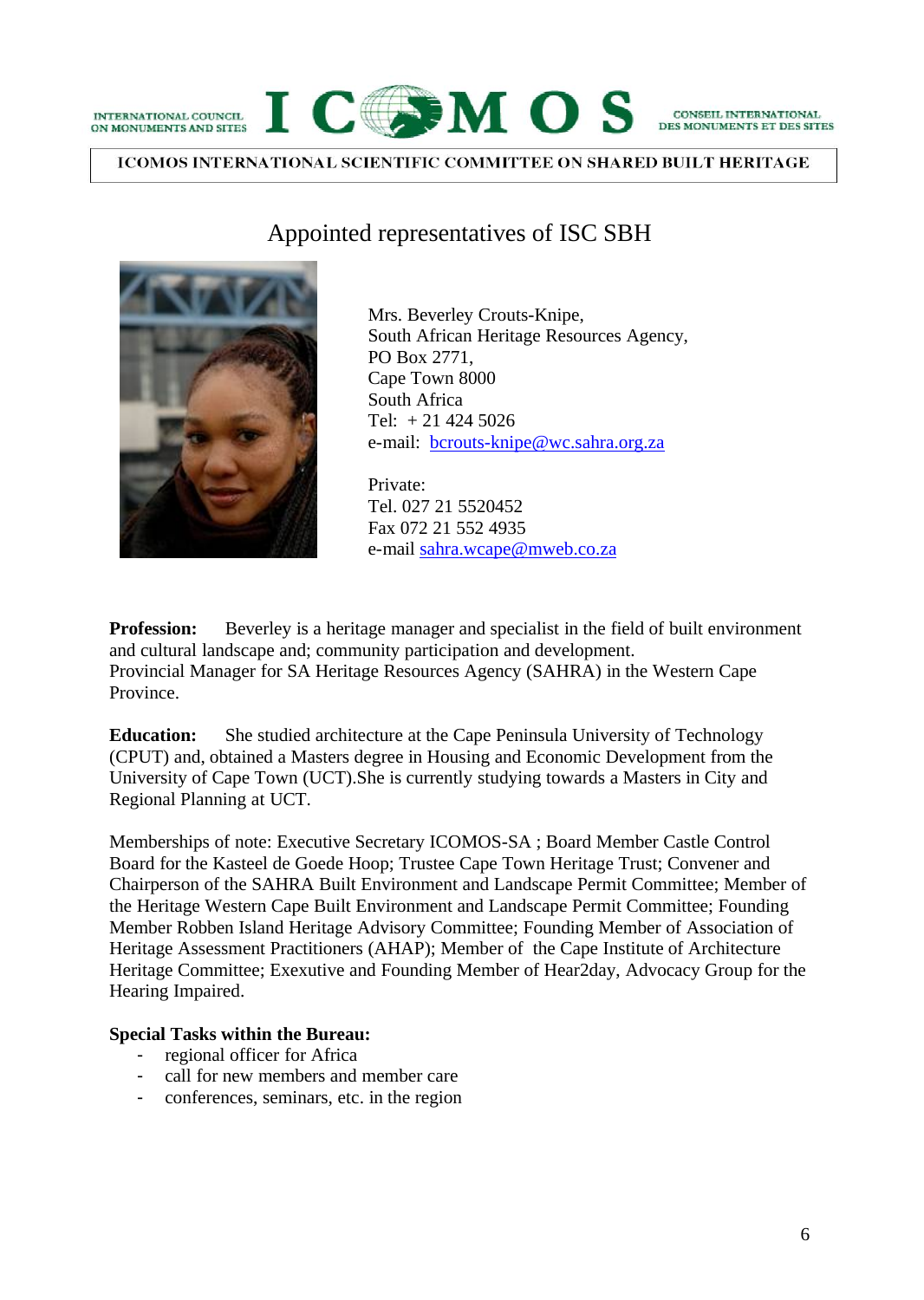

CONSEIL INTERNATIONAL MONUMENTS ET DES SITES

**ICOMOS INTERNATIONAL SCIENTIFIC COMMITTEE ON SHARED BUILT HERITAGE** 



Mrs. Prof. Romana Cielatkowska, Politechnika Gdanska, Faculty of Architecture, ul Narutowicza 11/12, 80-233 Gdansk, Poland Mobile: +48 604509505, e-mail: [rciel@pg.gda.pl](mailto:rciel@pg.gda.pl)

Private Tel +48 58 341 43 92

**Profession:** Present position: Head of Department of History, Theory of Architecture and Conservation of Monuments Faculty of Architecture, Technical University of Gdansk

Previous positions - experience: Designer- private office, Head of Department of Architecture and Urban Design Masuria University Olsztyn/ Poland

**Education:** PHD, full Prof. dds

#### **Special Tasks within the Bureau:**

- regional officer for Europe
- call for new members and member care
- conferences, seminars, etc. in the region

#### **Regional officer for North America**: pending

#### **Special Tasks within the Bureau:**

- regional officer for North America
- call for new members and member care
- conferences, seminars, etc. in the region

#### **Regional officer for Middle and South America**: pending

#### **Special Tasks within the Bureau:**

- regional officer for Middle and South America
- call for new members and member care
- conferences, seminars, etc. in the region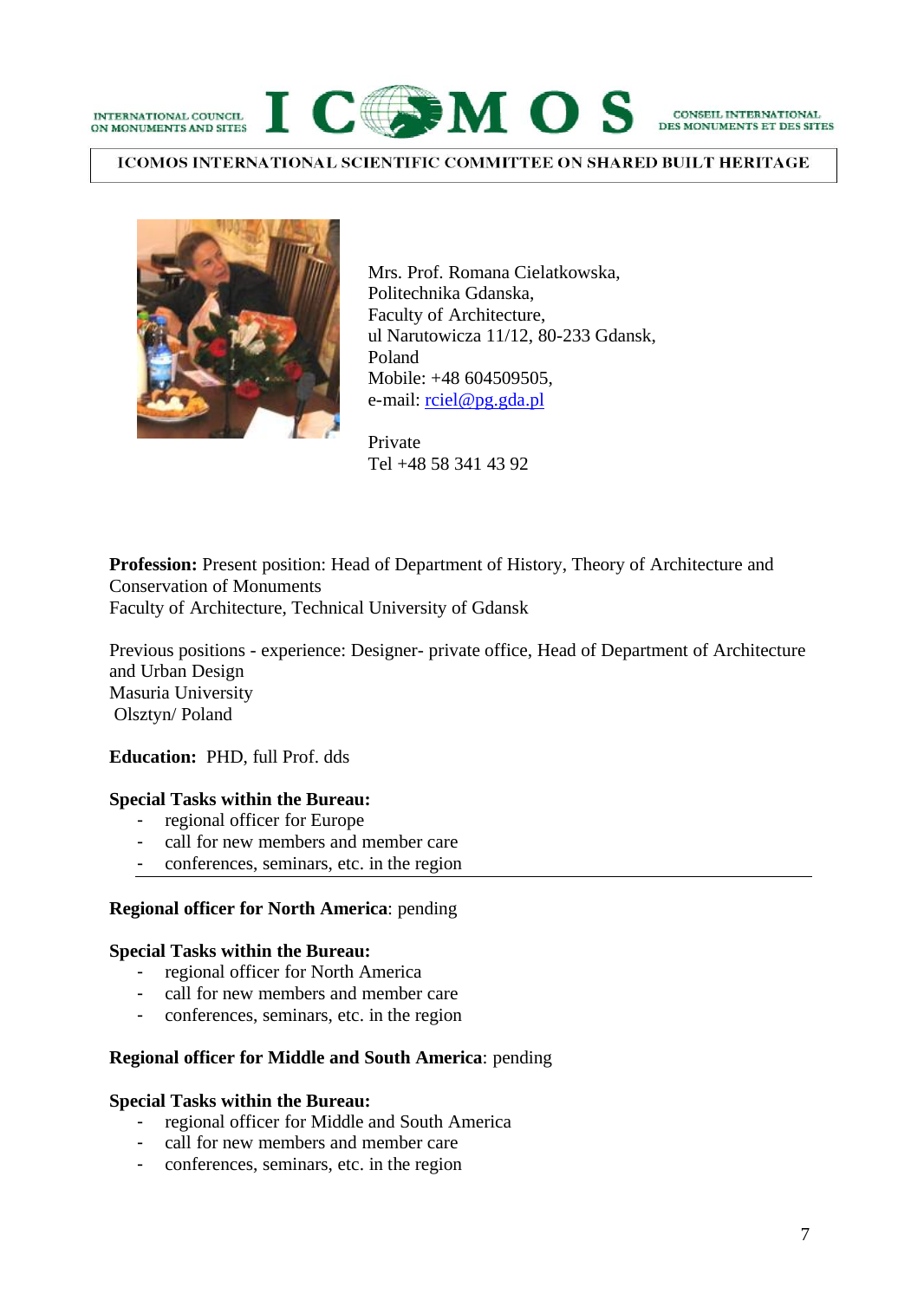

CONSEIL INTERNATIONAL DES MONUMENTS ET DES SITES

ICOMOS INTERNATIONAL SCIENTIFIC COMMITTEE ON SHARED BUILT HERITAGE



Mrs. Dr. Gabriele Horn, Südendstraße 18 12169 Berlin, Germany Tel: +49- (0) 331-9694311 e-mail: [gabriele\\_horn@yahoo.de](mailto:gabriele_horn@yahoo.de)

**Profession:** Head of Protection and Preservation Foundation for Prussian Palaces and Gardens Berlin Brandenburg **Education:** Art History, Christian Archaeology, City Planning PhD

## **Special Tasks within the Bureau:**

- Contact to young professionals
- Member care, updating the list



Dr. Claus-Peter Echter, Westenriederstrasse 8 80331 München, Germany Tel: +49 89.5466.2102 e-mail: [cpechter@web.de](mailto:cpechter@web.de)

- **Profession:** 1981-2007 Senior Researcher: Heritage Conservation, History of Urban Architecture, Housing Policy at the German Institute of Urban Affairs, Cologne Division Since 2008 Heritage Consultant
- **Education:** Diplom Sociologist, University Frankfurt on the Main Post graduate studies of Town planning and Heritage Conservation at the Technical University Munich PhD in Engineering (Architecture) Technical University Berlin: Dr.-Ing.

**Positions:**

ICOMOS ISC`s: expert member of CIVVIH Vice President Europa Nostra Germany

#### **Special Tasks within the Bureau:**

- Contact to other ICOMOS International Scientific Committees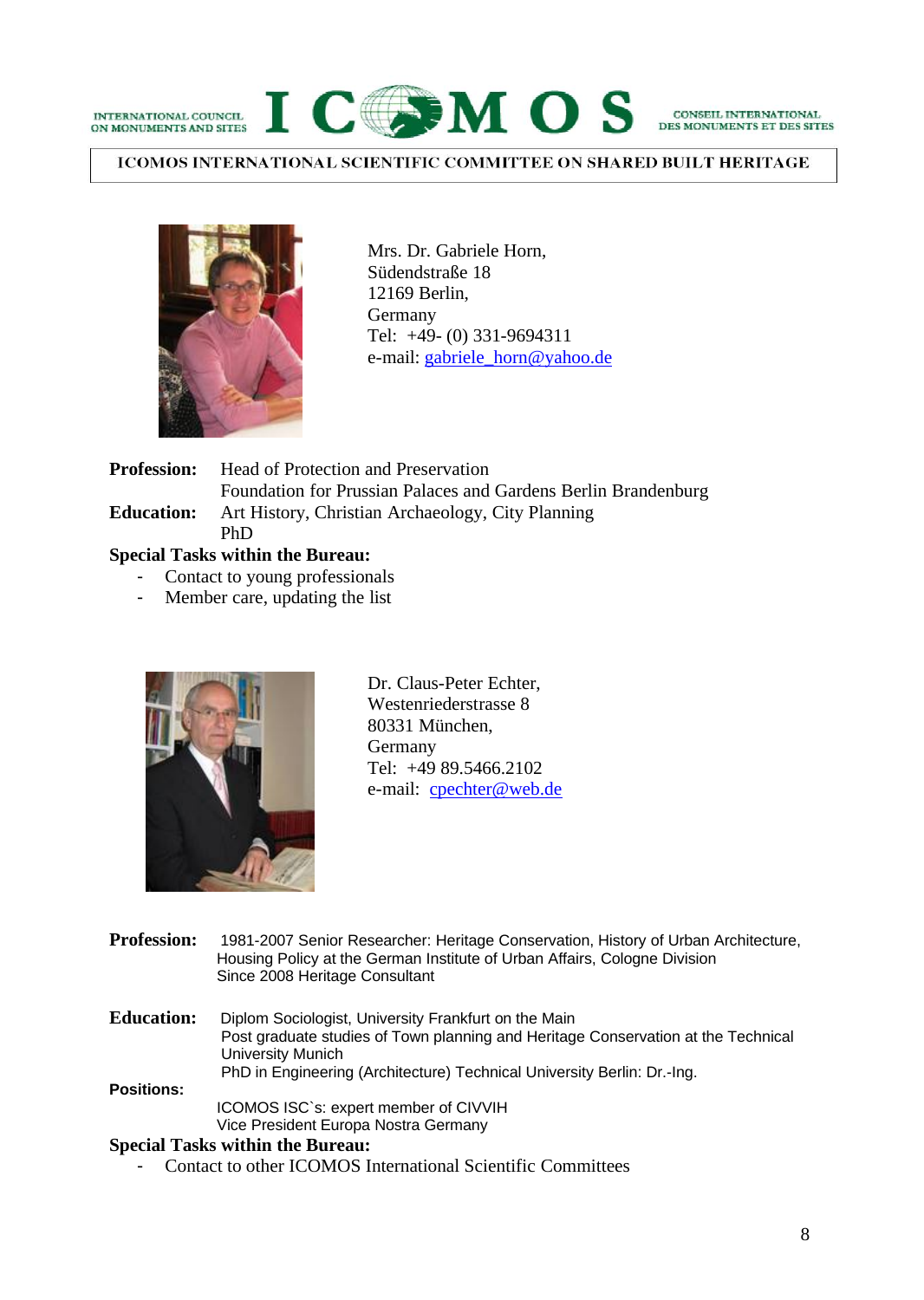





**ICOMOS INTERNATIONAL SCIENTIFIC COMMITTEE ON SHARED BUILT HERITAGE** 

## **Agenda of activities in 2010**

A call for new members in the regions

- A letter from the President and the regional ISC SBH officers will be sent to the presidents of the ICOMOS National Committees
- The letter will request each national committee to help look for and encourage ICOMOS members of each national ICOMOS branch to join ISC Shared Built Heritage!

## Conferences and meetings

## **Annual SBH meeting and conference**

- Venue is Paramaribo, the capital of Suriname
- Dates are rescheduled for  $18 25<sup>th</sup>$  October 2010.
- The conference theme will be: 'A new life for historic cultural landscapes', with the commercial plantation region as a local issue. Possibilities for use, reuse and revitalization will be discussed. Two subthemes are included in the program, offering opportunities to talk about the social impact of restructuring historic cultural landscapes for the local community and, secondly, the value of oral history and archives for understanding the spirit of the place.
- A Call for Papers is published on the ISC SBH website.
- Deadline for abstracts of presentations is 1 June 2010.

## **Regional activities**

- **It is an essential request to built up and strengthen the activities in the regional work of SBH. This goes in close linkage with the policy for the call for new members. Cooperation and suggestions are very much welcome!**
- In the East Asia- region there are negotiations going on for some activities, like an symposium on SBH in Asia in Shanghai during the EXPO and a cooperation with mAAN (Modern Asian Architecture Network) in 2011

## **SBH-www.site**

- **We are happy to announce the new [www.site](http://www.site/) of SBH Committee:**
- **<http://iscsbh.14art.com/>**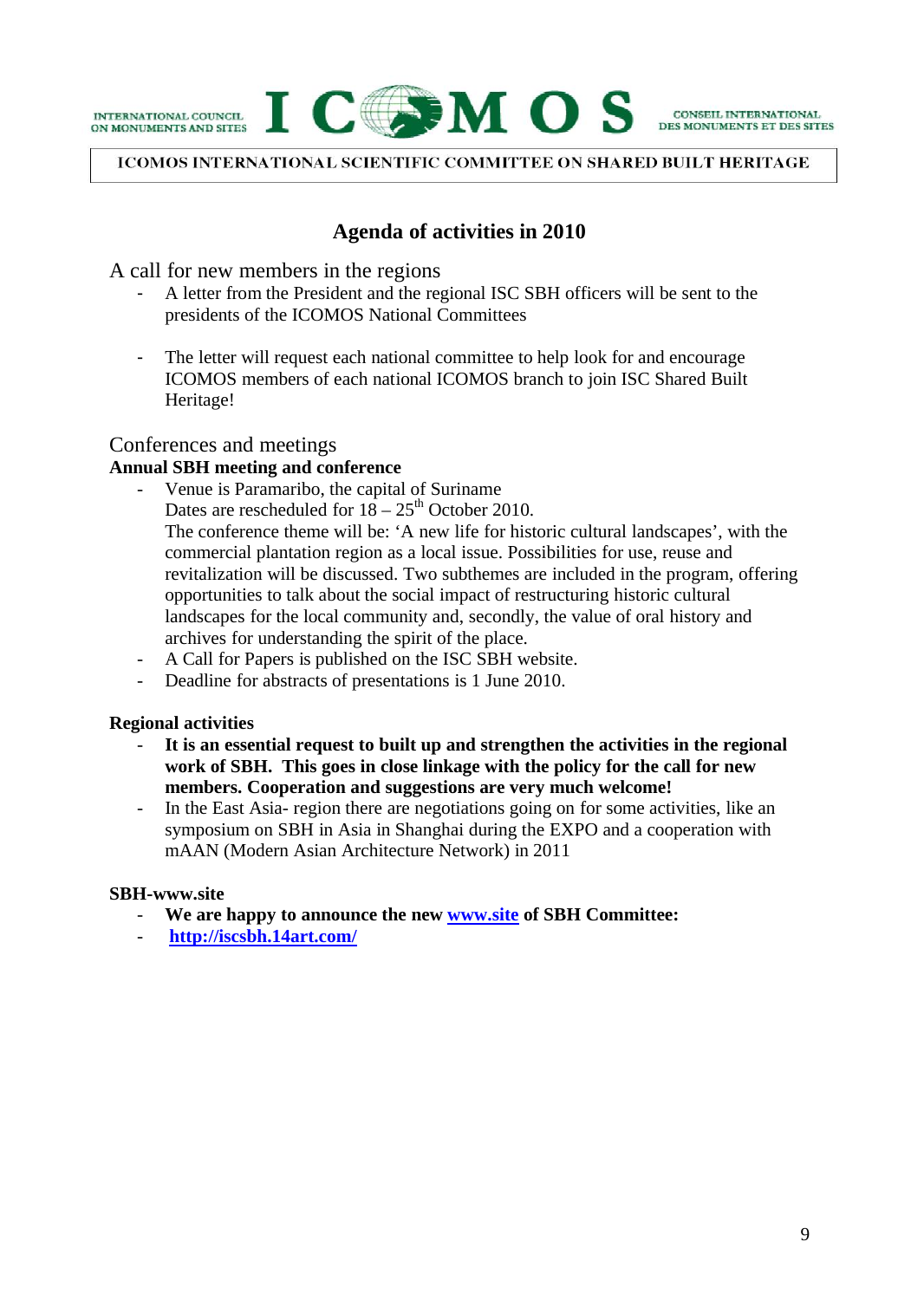





**ICOMOS INTERNATIONAL SCIENTIFIC COMMITTEE ON SHARED BUILT HERITAGE** 

## **ICOMOS Scientific Council meeting**

The next ICOMOS Scientific Council will be held in Dublin, Ireland from 26-31 October, 2010. The topic is 'social change and heritage', being the third symposium dealing with the triennial theme of 'change'.

The 21<sup>st</sup> century has witnessed far-reaching political, economic, and cultural transformations that combine industrialisation, mass migration, regional fragmentation, ethnic tensions, and the fluctuations of transnational markets, all of which transcend and permeate traditional political and cultural boundaries. There are many questions posed by these issues, primarily because contemporary Social Change is so complex and far reaching - and it interacts with Technological Change and Global Climate Change in unpredictable ways. As cultural heritage is created by people and valued by people, the changes in lifestyles, values and economics will undoubtedly have significant impacts on both the form and significance of heritage. The symposium 'social change' sub-themes are: 1. The Heritage of Changing/Evolving Communities. 2. Diasporic, Immigrant and Indigenous Heritage 3. Religious Heritage 4. Sites of Conscience and 5. The Social Impacts of Global Climate Change

All members of SBH are strongly encourage to submit an abstract which has a focus on Shared Built Heritage is a component of 'social change'. For more information please contact Sue Jackson-Stepowski on [stwpowsk@tpg.com.au](mailto:stwpowsk@tpg.com.au)

Call for papers opened on 23 December 2009. Abstracts for papers or posters should be a maximum of 250 words in English or French, be submitted by 1 March 2010 to [pamela.jerome@icomos.org](mailto:pamela.jerome@icomos.org) .

## **Other ICOMOS meetings and conferences**

Below are other ICOMOS National and International Scientific Committees activities which have a special aspect on Shared Built Heritage.

- Australia ICOMOS 2010 conference, 21-25 April 2010 in Broken Hill, NSW web site: <http://www.aicomos.com/2010-outback-and-beyond/>



- **CIVVIH** (Historic Towns and Villages) Symposium and Annual Meeting 6-11 April in Valetta, Malta with post tour of Sicily Topic: *The Historic City, a Reference Model for Sustainable Urban Development*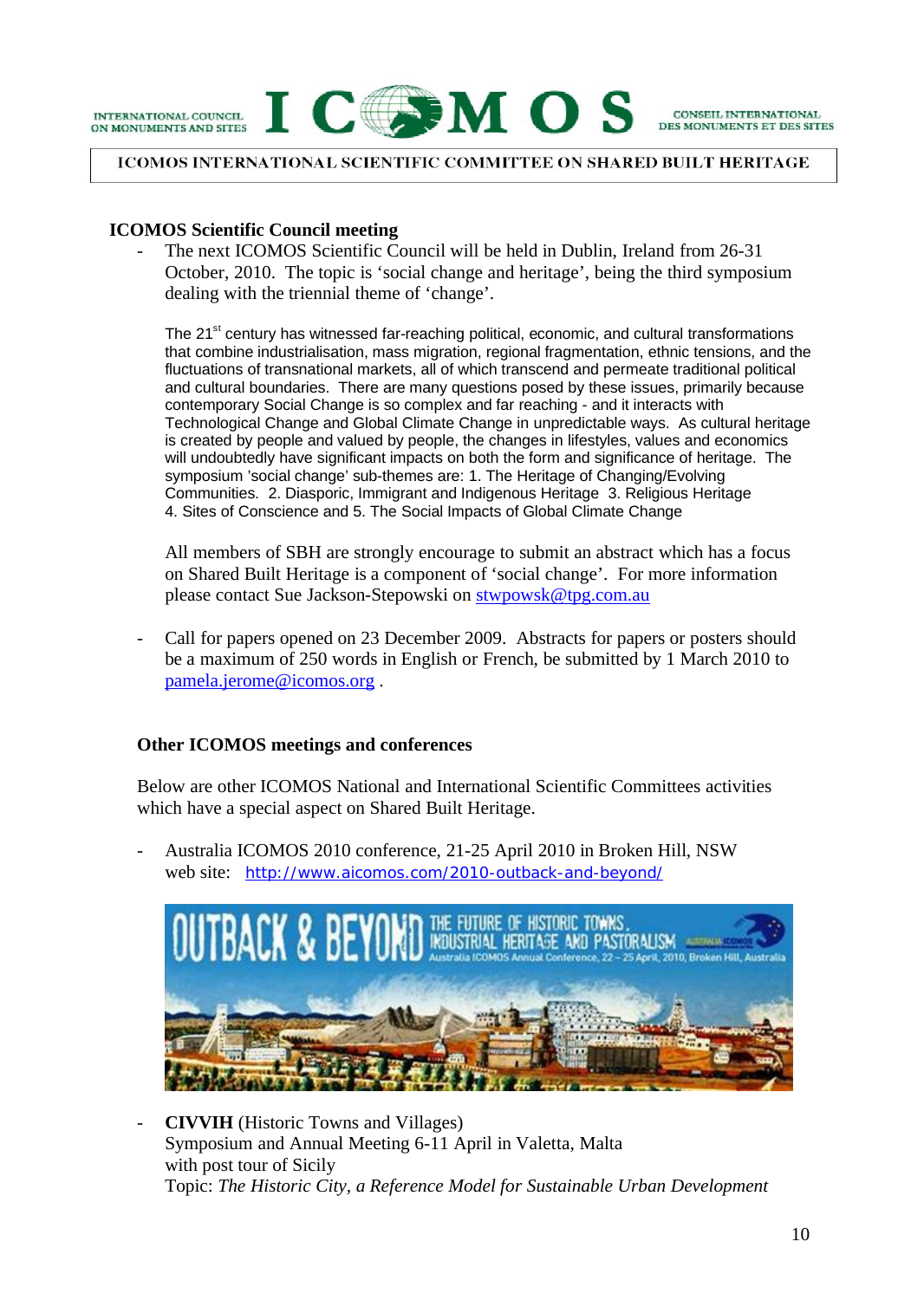



CONSEIL INTERNATIONAL

#### **ICOMOS INTERNATIONAL SCIENTIFIC COMMITTEE ON SHARED BUILT HERITAGE**

*Policies.* Do you believe that the historic city is a model for sustainable development? If so, for what reasons? CIVVIH wants to learn about them.

The Symposium will also adopt a declaration on this matter which all those working at the conservation of historic towns will be able to use to influence decision makers who want to implement sustainable development policies in their towns.

Abstracts of max. 250 words to be sent to the Scientific Program Coordinator [MichelBonnette@videoton.ca](mailto:MichelBonnette@videoton.ca) by  $31<sup>st</sup>$  January 2010

- **CIAV** (Vernacular Architecture) with ICOMOS Norway, Sweden and Finland Annual Meeting and Seminar 31 May - 4<sup>th</sup> June 2010 in Finnskogen, Norway with post tours of Sweden or Finland Topic: **"***Vernacular Crossing Borders***"** The venue, Finnskogen, is an area straddling the border between Norway and Sweden, where generations of Finnish immigrants have lived on the fringe of the existing native society and developed their own vernacular heritage based on traditions from their homeland. This Finnish immigrant community offers unique opportunities for the study of the assimilation of a foreign minority culture into an established society - the survival of national identity in the face of an adopted environment. Their history, way of life and the question of future conservation will be issues for in-depth discussion throughout the conference. Submission of Abstracts have closed on 1 December 2009. Contacts: Anne-Berit Breisjoberget: [abbreis@start.no](mailto:abbreis@start.no) or Gisle Jakhelln: [gi-jakhe@online.no](mailto:gi-jakhe@online.no)

# Other recent news

## - **2010 Earthquake in Haiti**

Brief history: The word 'Haiti' is reputedly from the language of the Taino Indians who were the original inhabitants of the island. It means *highlands* and *beautiful lands.* Genoa born, Christopher Columbus was one of the first Europeans to set foot on the island in 1493, which he named for the Spanish crown *La Isla Española* ("the Spanish Island"), or *Hispañola*. By the mid 1600s the French also set up colonies on its western end. Constant conflicts between the two colonial powers resulted in the Treaty of Ryswick in 1697, wherein the western third fell under the control of France while the East portion remained part of Spain (now the Dominican Republic). Both colonial powers introduced West African peoples as 'slave labour'. Haiti was one of the first countries in the Caribbean to gain independence in 1803. Haiti contains a diverse 'shared heritage' of mainly French and Creole origins. [sources: various web sites accessed 2010feb5].

World heritage sites: "National History Park of Citadel, Sans Souci, and Ramiers is situated in the north of Haiti, and another site is near Jacmel in the southeast. The National History Park is an early 19<sup>th</sup> century complex, which includes the ruins of a